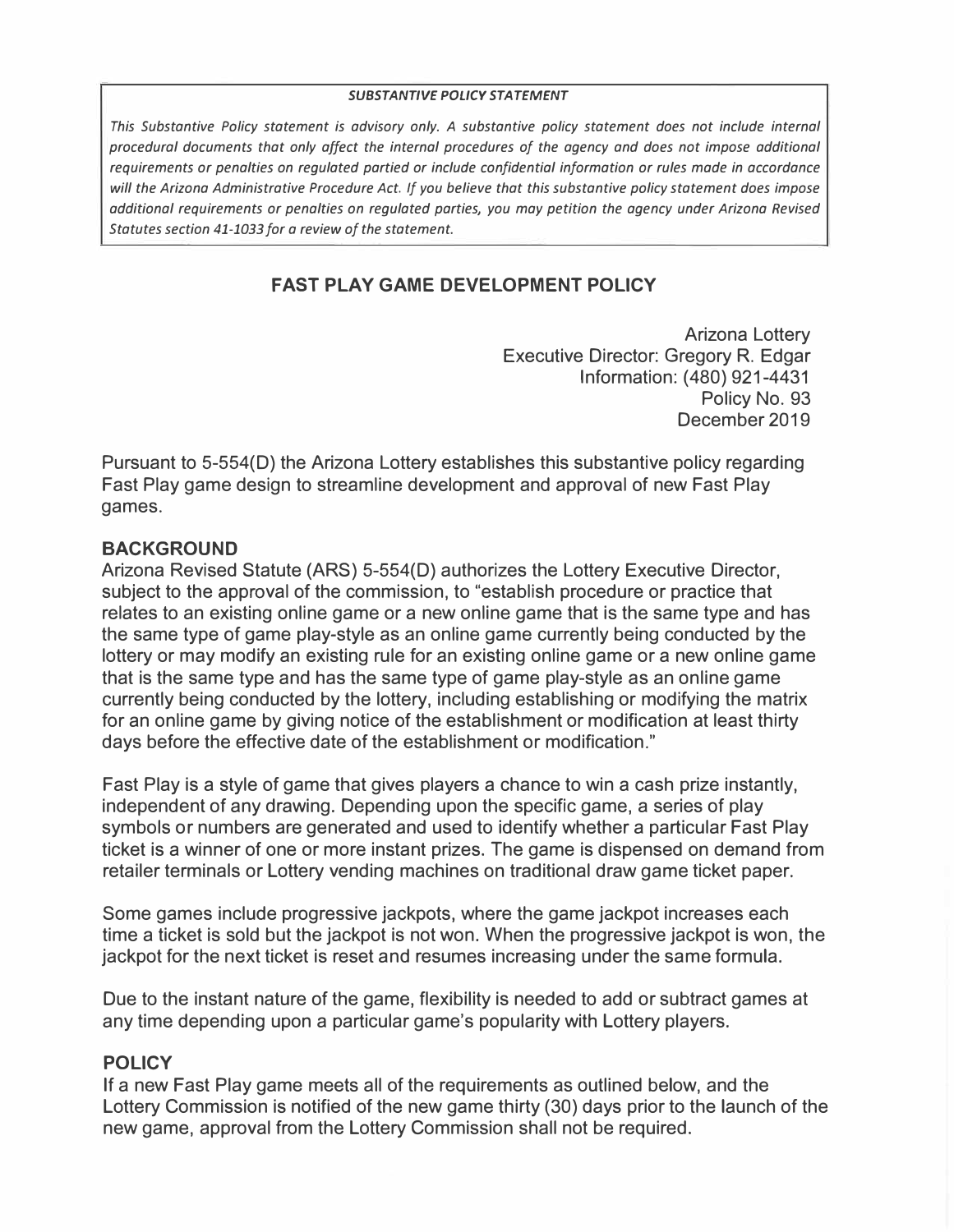#### **Game Requirements**

Each game shall have a Game Profile and at a minimum, the Profile shall contain the following information:

**Game name** – must be culturally sensitive.

**Game number** – three digit number unique to each game and game run.

**Retail sales price – any denomination between \$1 and \$30.** 

**Game Playstyle** – must be any one, or a combination, of the playstyles listed in AAC R19-3-703:

- 1. *Match Two:* The player shall win the prize or prizes indicated by uncovering two identical play symbols on a play area.
- 2. *Match Three:* The player shall win the prize or prizes indicated by uncovering three identical play symbols on a play area.
- 3. *Add-Up:* The player shall win the prize or prizes indicated in either of the following ways:
	- The player adds up the play symbols and the amount is greater than or equal to the designated key symbol on the ticket, or
	- The player adds up the play symbols designated for the player and the total is greater than or equal to the control key symbol or symbols.
- 4. *Tic-Tac-Toe:* The player shall win the prize or prizes indicated by uncovering three identical play symbols, in any row, or any column, or any diagonal, on a multi-symbol grid on the play area.
- 5. *Key Symbol or Symbols Match:* The player shall win the prize or prizes indicated by uncovering the play symbol or symbols identical to the designated key play symbol or symbols.
- 6. *Key Symbol or Symbols Beat:* The player shall win the prize or prizes indicated by uncovering the play symbol or symbols designated for the player in the ticket play area which is greater than the control play symbol or symbols.
- 7. *Symbols in Sequence:* The player shall win the prize or prizes indicated by uncovering the designated play symbols in the specified sequential order.
- 8. *Spell Outs:* The player shall win the prize or prizes indicated by uncovering the play symbols to form the designated word or words.
- 9. *In Between:* The player shall win the prize or prizes indicated by uncovering the play symbol or symbols designated for the player with a value less than the highest control play symbol or symbols and greater than the play lowest control play symbol or symbols.
- 10. *Bingo:* The player shall win the prize or prizes indicated by uncovering the play symbols on the designated play area or areas that are identical to the play symbols uncovered on the control play area to form the specified pattern or patterns.
- 11. *Pattern:* The player shall win the prize or prizes indicated by uncovering the play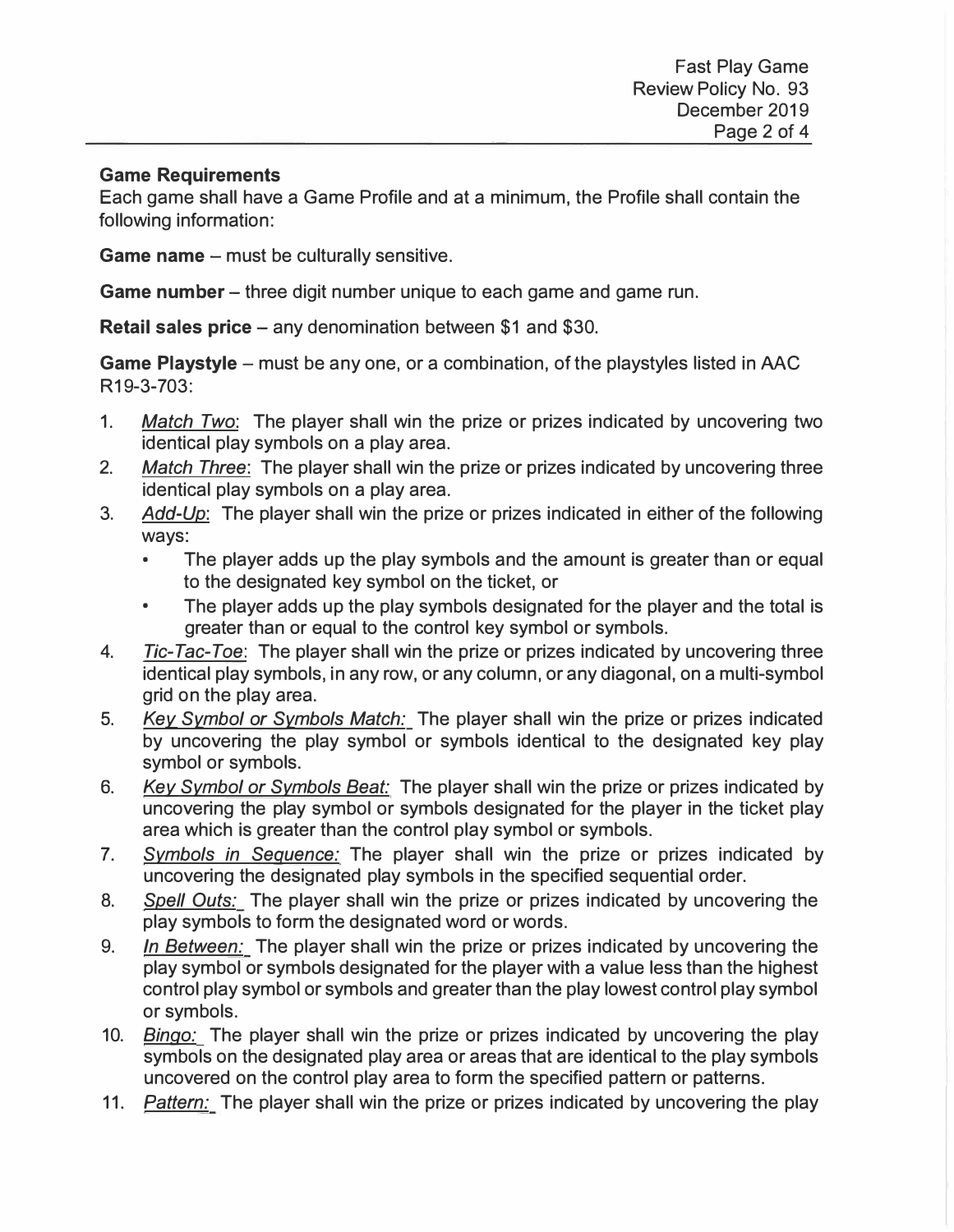symbol or symbols on a multi- symbol play area that follow a designated pattern.

- 12. *Legend:* The player shall win the prize or prizes indicated by uncovering the designated number or type of play symbols that correspond to a legend.
- 13. *Coordinates:* The player shall win the prize or prizes indicated by uncovering a play symbol or symbols that direct the player to a location on the play area to reveal the specified play symbol, or the number or pattern of play symbols.
- 14. *Find:* The player shall win the prize or prizes indicated by uncovering the designated play or prize symbol.
- 15. Maze: The player shall win the prize or prizes indicated by uncovering the directional symbols to make a path or paths leading to a designated prize symbol.
- 16. *Grid:* The player shall win the prize or prizes indicated by uncovering a specified number or pattern of play symbols on a grid on the play area.
- 17. *Elimination:* The player shall win the prize indicated by uncovering the corresponding prize or symbol on a prize table to eliminate all but one remaining prize amount or symbol.
- 18. *Sets:* The player shall win the prize or prizes indicated by uncovering the designated group or groups of play symbols, without repetition or deletion of any play symbol, within a specified location of the play area.

**Special Features** - Each of the playstyles described above may include one or more special features such as "automatic win," "multiplier," "wild," "win all," "extra chance," or "free space" that provides an added or alternative method of winning.

## **Play and win instructions** -

- 1. The play symbols will be the only determining factor for prize eligibility for a valid ticket.
- 2. Eligibility to win a prize is based on compliance with the designated playstyle as listed above.
- 3. Each Fast ticket will consist of one or more "WINNING NUMBERS" or "WINNING SYMBOLS" sections that are generated and printed on the ticket at the time of purchase in accordance with a playstyle described above.
- 4. Each Fast Play ticket will include either "YOUR NUMBERS" or "YOUR SYMBOLS" sections for each play area, or instructions regarding symbol matching for casinostyle games. Any play numbers or symbols will be generated and printed on the ticket at the time of purchase.
- 5. A Fast Play game may include more than one playstyle on a single Fast Play ticket. In such case each game printed on a single ticket is played separately and may not be combined with the other games on the ticket to form winning combinations.

**Play symbols** - Prize symbols may be numbers, letters, characters, or any other symbols that can be distinguished amongst a grouping by the player. Except in the instance of a letter as a play symbol, each symbol will include a graphical component as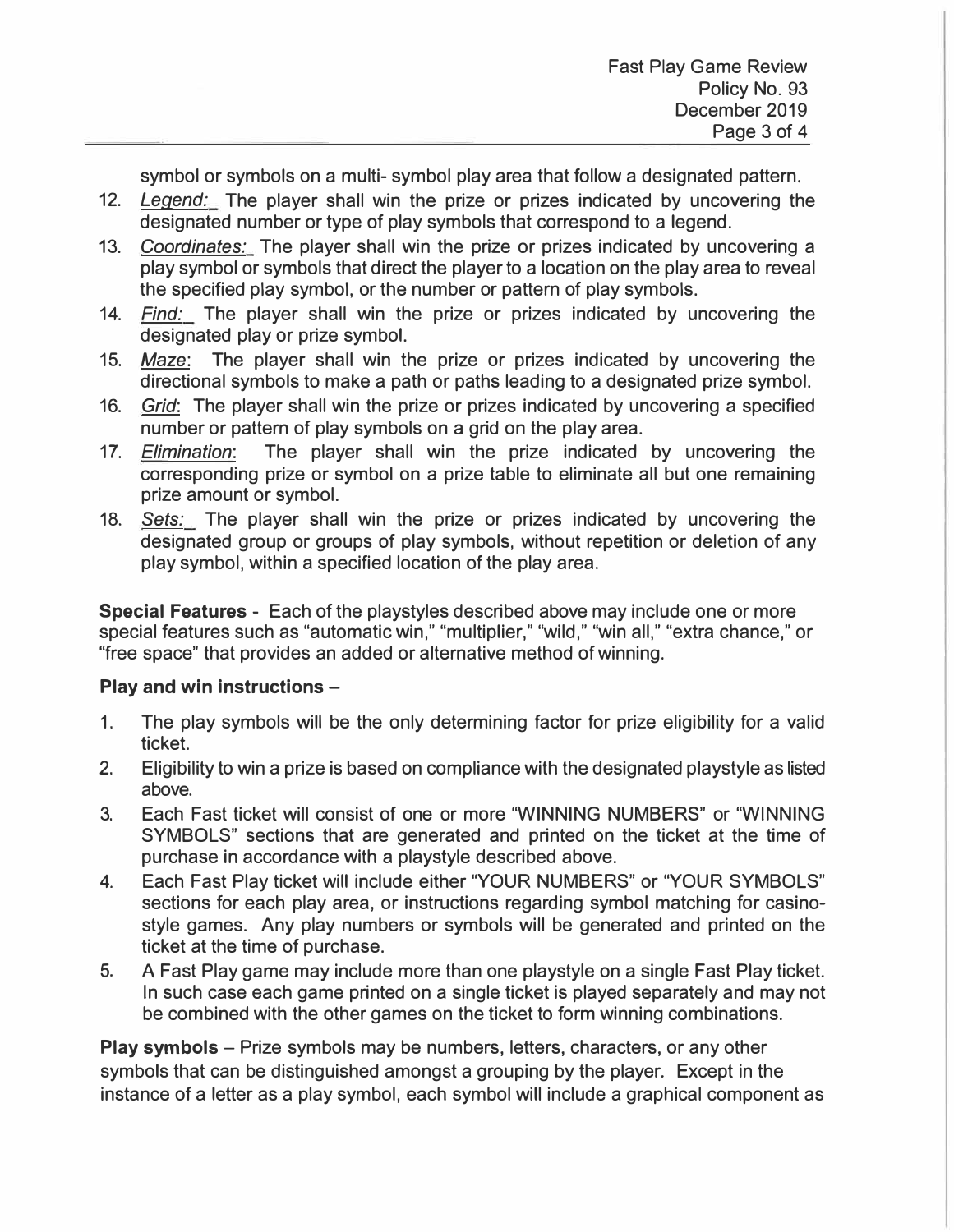a text component directly beneath the graphic. All non-alphanumeric symbols must meet the following criteria:

- 1. Each symbol can be distinguished from all other symbols in the game
- 2. Culturally sensitive

**Prize structure** – Prize structures will be based upon ticket price point and game playstyle and will vary even between similar games to provide multiple winning options to players, such as more chances to win smaller prizes, fewer winning chances for larger prizes, and progressive jackpots. This policy covers prize structure ranges for games with a retail sales price between \$1 and \$30 as outlined below:

- Progressive jackpots start between \$1,000 and \$5,000 depending upon price of game
- Estimated Prize Fund (amount of game revenue paying game prizes): 60% 80%
- Estimated Overall Odds: 1 in 3 to 1 in 10

|                   | <b>Potential Prize</b> | <b>Percentage of</b>  |
|-------------------|------------------------|-----------------------|
| <b>Prize Tier</b> | <b>Amount</b>          | <b>Prizes in Tier</b> |
| Low               | $$1 - $25$             | $30 - 70$             |
| <b>Medium</b>     | $$26 - $200$           | $20 - 50$             |
| <b>High</b>       | > \$201                | $10 - 30$             |

Any games outside of this range will require full Commission review.

The following features are NOT included in this policy and will require full Commission review:

- 1. Retailer validation codes, if any
- 2. Any additional drawing requirements

**Ticket Layout and Design** - Each game ticket will follow the layout in Appendix I.

Approved by the Lottery Commission December 20, 2019

dgar, Executive **D**rector

Date